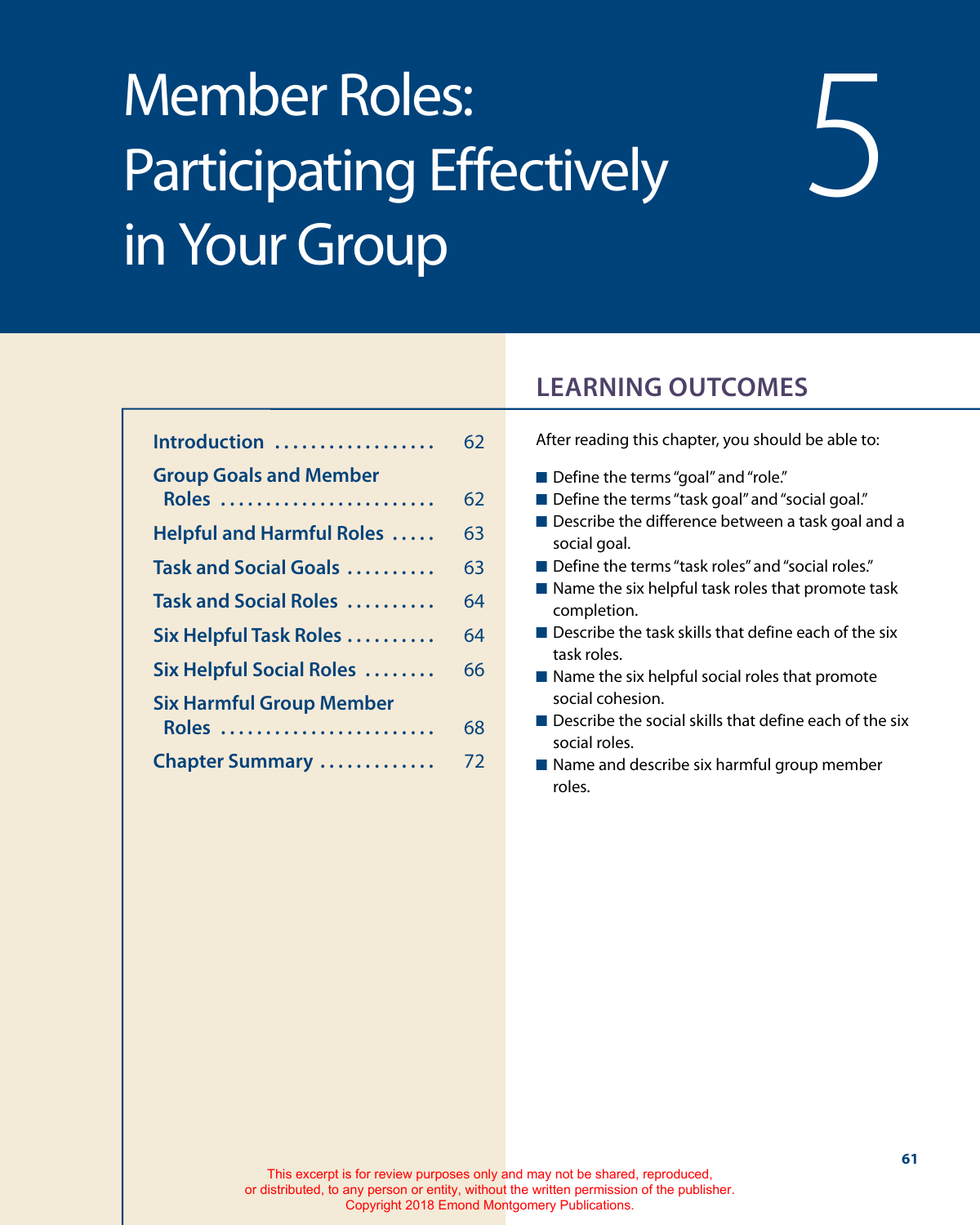<span id="page-1-0"></span>*"The way a team plays as a whole determines its success. You may have the greatest bunch of individual stars in the world, but if they don't play together, the club won't be worth a dime."*

—Babe Ruth, baseball Hall of Famer

## Introduction

In previous chapters, we explored specific team and individual roles as part of Bjorkquist's experiential model. In this chapter and the next, we will explore general team roles and leadership roles. To begin our study of the roles that members of small groups play within their teams in a general sense, consider Hollywood actors for a moment. As you know, an actor is a person who portrays a particular character in a story. You also know that some actors are better than others, and that great actors often capture the hearts of millions of people with their outstanding performances. Each year in Hollywood, the best actors are rewarded with an Oscar, the top prize for performance in cinema.

Now, those of us who aren't Hollywood actors also play roles, but not the kinds associated with movies, television, or plays. We play various roles in our families and in society. However, we don't really *play* the roles the way an actor does. Rather, we *live* or *fulfill* the roles that family and society require of us. Within our families, for example, we live the role of son or daughter, husband or wife, brother or sister. Beyond our families, we fulfill other roles that are often work-related. For example, we are technicians, nurses, office managers, etc.

Like Hollywood actors, we can do a good job or a poor job in the many roles that we play in society. This book is designed to help you do a better job in the roles that you will fulfill in college, and within the workgroups in your professional life. This chapter, in particular, focuses on the roles associated with effective participation as

a member of your team. While winning an Oscar is out of the question here, contributing to the success of your team, earning the respect of your teammates, and enjoying a sense of personal achievement are not.

We will first discuss the relationship between your team's goals and the roles that members must play in order to achieve those goals. We'll then discuss task roles and social roles—the member roles that help a small group get its work done and build relationships among members. We'll conclude with a look at certain actions that are harmful to both team productivity and team unity.

## Group Goals and Member Roles

To get a clear understanding of the relationship between goals and roles, let's use the example of a heart transplant operation. The goal of the operation is to remove an unhealthy heart and replace it with a healthy one. To accomplish this goal, several individuals must successfully fulfill very different roles. The surgeon fulfills one role, the anesthesiologist fulfills

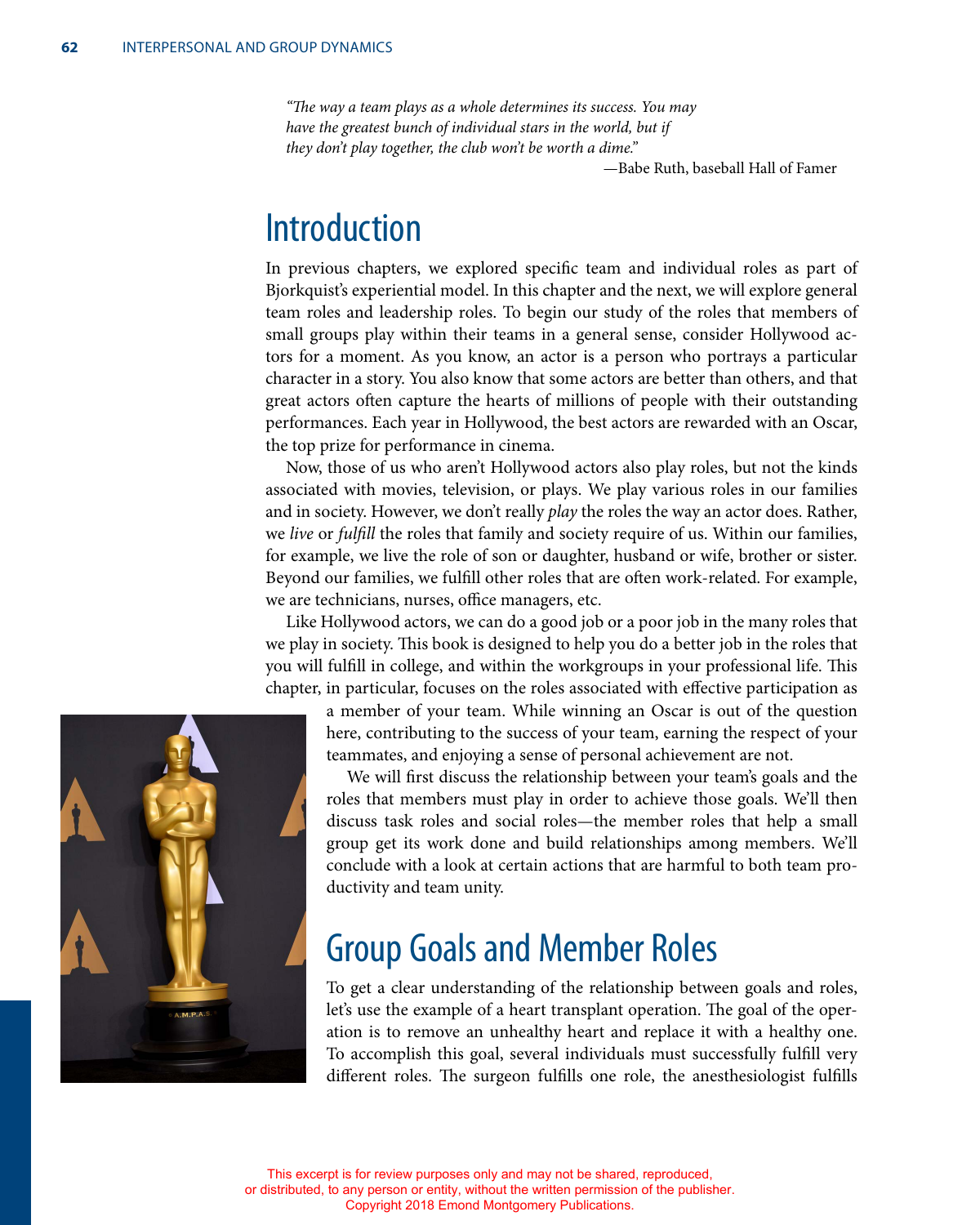<span id="page-2-0"></span>another, and a nurse fulfills yet another. Together they must play their respective roles in order to achieve a successful transplant operation.

All teams, large or small, set goals and assign members to fulfill roles that will achieve their goals. A **role** is a set of expectations associated with particular responsibilities within a society or group. For instance, society has a different set of expectations for each of the heart transplant team members in our example above. Society also has sets of expectations for parents, teachers, students, and others as they fulfill their roles.

The expectations that society has for a particular role amount to a set of rules for properly fulfilling that role. Nurses, for example, are expected to live up to the standards that their profession has set for the benefit of society. Because roles are really sets of rules for behaviour, it's natural for us to judge the performance of other people in their roles.

When someone successfully performs a particular role, we commend that person. In contrast, when people fail to live up to the expectations of a role, we find fault with their performance. In the first case, the individual met society's expectations. In the second case, the individual did not.

In our society, then, we have good nurses, parents, teachers, and students who meet the expectations associated with their roles. Unfortunately, we also have bad nurses, parents, teachers, and students who don't fulfill our expectations. As we will see in the following sections, there are roles that help small groups achieve their goals, and there are roles that hinder, or prevent, team success. In other words, small-group members—just like doctors, nurses, parents, and Hollywood actors can be good or bad at what they do.

## Helpful and Harmful Roles

There are a number of helpful roles that you as a member of a small group should fulfill within your team, and there are some harmful roles that you should avoid. In the rest of this chapter, we'll describe regular *member roles* that you should fulfill within your team to help make it functional and successful. In Chapter 6, we'll focus on special *leadership roles* that are essential for your team's success. In both chapters, we'll describe specific skills that you can and should develop to help your team reach its goals.

## Task and Social Goals

Every small group or team has two basic goals. The first is the **task goal**, the goal of getting the job done. The second is the **social goal**, the goal of building good relationships among group members. When a group functions as a team, members are productive. They get the job done. In addition, members respect one another and they develop a sense of unity or cohesion. For example, the team of nurses who not only get the job done but also respect one another is a team that functions effectively. They are a successful team because they are both productive and cohesive.



**role** a set of expectations associated with a particular responsibility

#### **task goal**

the goal of getting the job done

#### **social goal**

the goal of building good relationships among group members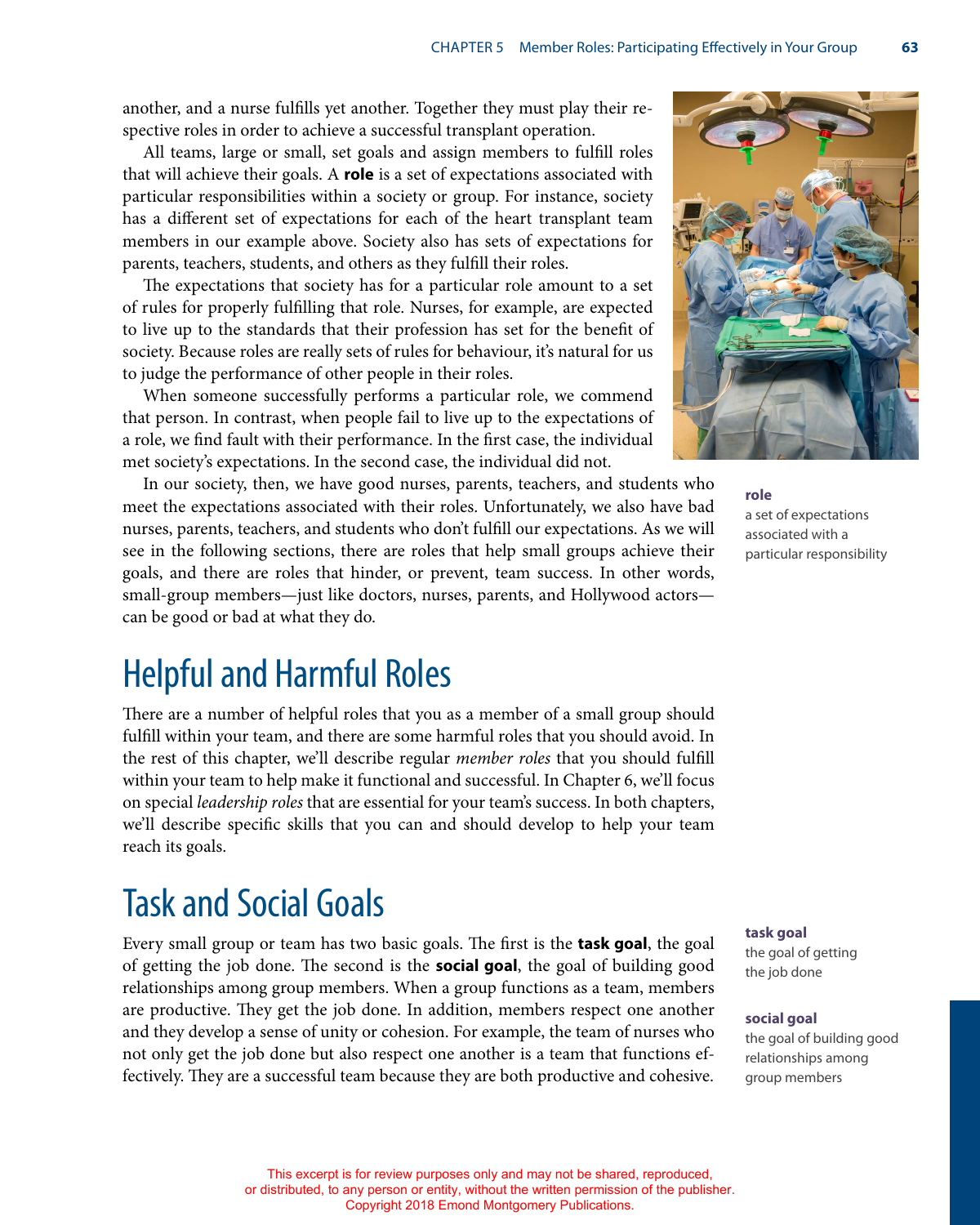## Task and Social Roles

#### **task roles**

<span id="page-3-0"></span>member roles that enable a group to get a task done

#### **social roles**

member roles that help build and maintain a cohesive team

#### **task skills**

the distinctive skills that characterize each of the six task roles

#### **social skills**

the distinctive skills that characterize each of the six social roles

#### **Idea Sharer**

member who is skilled at sharing ideas about team tasks with other team members

#### **Idea Seeker**

member who is skilled at asking others what they think about a given task **Task roles** are roles that you can play on your team to help your group achieve its task goals. The successful use of these roles within your group will make your team productive. Similarly, **social roles** are roles that you can play within your group to help your team achieve its social goals. As you will see shortly, each role is characterized by a distinctive skill that defines that role. The skills directed at task completion are called **task skills**, and those directed at social development are called **social skills**. The key to becoming an excellent team player is to fulfill your task and social roles by skillfully taking the appropriate actions at the appropriate time.<sup>1</sup>

To help you become an excellent team player, we'll first look at the six helpful roles that you can play to assist your team with task completion. After that, we'll examine the six roles that you can play within your team to build and maintain good relationships among members. Lastly, we'll look at six harmful roles that excellent team players manage to avoid.

## Six Helpful Task Roles

The helpful task skills associated with the six task roles of an effective group member include sharing your ideas, asking others for their thoughts, checking to see that everyone understands an issue, summarizing the progress of your group, suggesting directions that your group might take, and motivating members to get the job done. Let's look at each of the six roles that employ these skills to promote task completion. To help you remember these roles, we've given each one a memory-friendly name.

### **1. The Idea Sharer**

Effective group members contribute constructively to group discussions. The **Idea Sharer** is the member who is skilled at sharing ideas about team tasks with other team members and does so regularly. In doing so, this member helps the team achieve its task goals. The Idea Sharer is essential for team success, and the most successful teams are those in which all members are Idea Sharers. When a group has many ideas, it has more possibilities for task success. To help your team succeed, share your ideas regularly with your group.

### **2. The Idea Seeker**

Effective group members want to hear what others have to say about an issue, and they seek the opinions and views of their teammates. The **Idea Seeker** is the member who is skilled at asking others what they think about a given task. Idea

<sup>1</sup> The concepts of task roles and social roles have a long history. Benne and Sheats (1948, pp. 41–49) were among the first to discuss them, identifying 13 task roles, 8 social roles, and 8 harmful roles.

This excerpt is for review purposes only and may not be shared, reproduced, or distributed, to any person or entity, without the written permission of the publisher. Copyright 2018 Emond Montgomery Publications.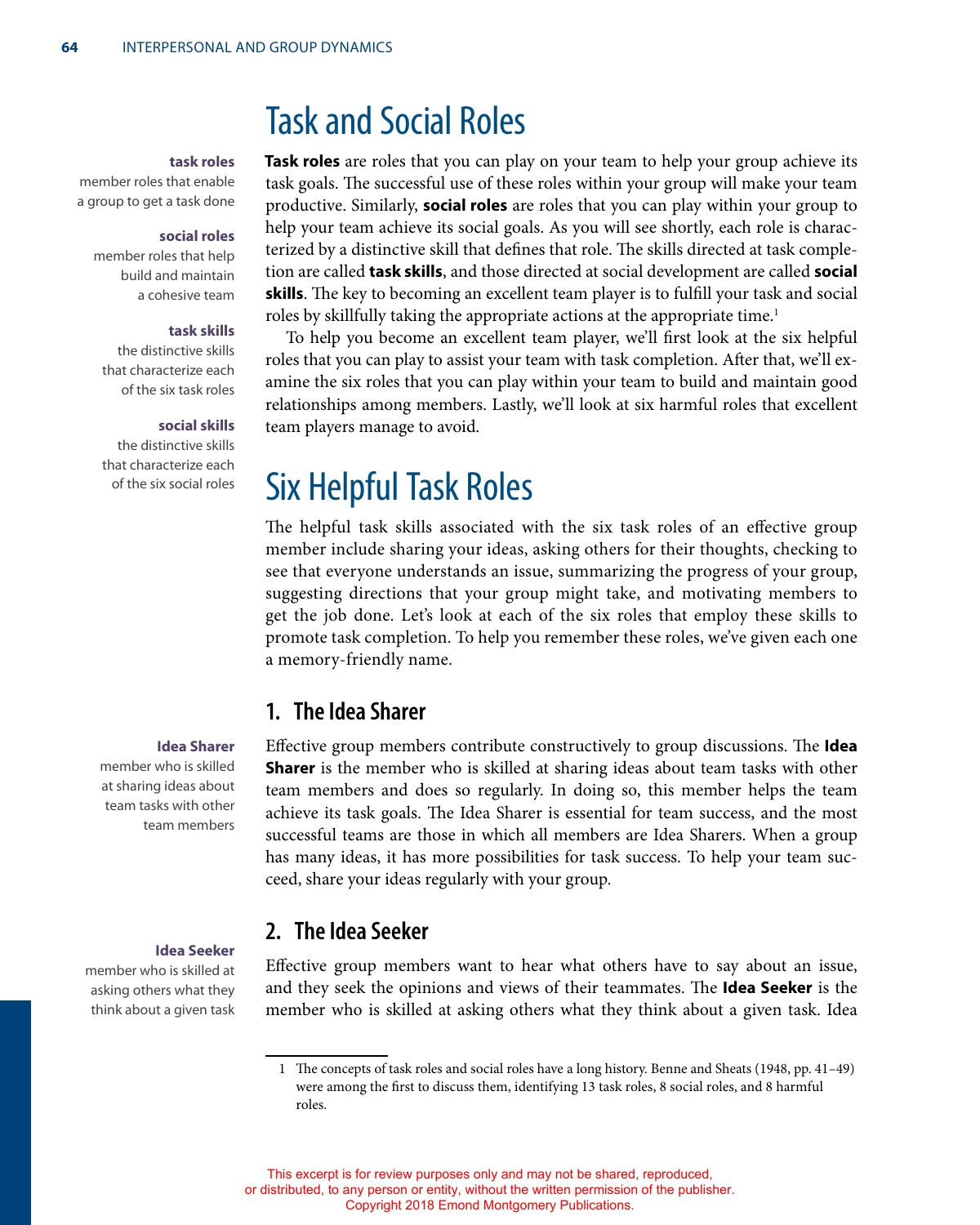<span id="page-4-0"></span>Seekers are effective group members because they consciously seek information and opinions from other members of the group. If you want your team to succeed, then regularly ask others for their ideas.

### **3. The Comprehension Checker**

Effective group members take the necessary steps to check that all members understand one another regarding group tasks. If group members are interpreting things differently, communication will fail and the team will waste time in confusion and misunderstanding. The **Comprehension Checker** is the team member who is skilled at ensuring that the group has a common understanding of an issue or task. To ensure that members of your team are on the same page, check comprehension regularly. In Chapter 9, we'll examine several communication skills that will assist you when you serve as the Comprehension Checker on your team.

### **4. The Progress Summarizer**

Often when groups work on their tasks, members get confused and head in different directions. This, of course, can be frustrating and counterproductive. It is the **Progress Summarizer** who gets the group to stop and reflect on the progress being made. This member is skilled at compiling the various ideas and decisions of the group into a brief and clear summary. Summarizing progress is a useful way of getting everyone back on track. If you regularly help your team to summarize its progress, you will make a valuable contribution to its success.

### **5. The Direction Suggester**

When trying to achieve their task goals, teams often find themselves wondering what to do. They just don't know how to proceed. The **Direction Suggester** is the team member who is skilled at making constructive suggestions about the options that the team has at a given time. This member helps the team by suggesting a course of action to take. You can contribute to your team's success by suggesting that it proceed in one way instead of another to achieve its task goals. By doing so, you'll help give direction to your team as it pursues its goals.

#### **6. The Group Motivator**

Among other things, effective group members are motivators. They are the "movers and shakers" within the team. When undertaking a task, group members often have different levels of interest with respect to that task. In addition, it's not unusual for team members to get sidetracked. The **Group Motivator** is the member who is skilled at encouraging others to direct their energy to completing the task at hand. Groups form in order to complete tasks, and you can make a major contribution to your team's success by constructively motivating others to complete your team's tasks.

**Comprehension Checker** member who is skilled at ensuring that the group has a common understanding of an issue or task

**Progress Summarizer** member who gets the group to stop and reflect on the progress being made

#### **Direction Suggester**

member who is skilled at making constructive suggestions about the options that the team has at a given time

**Group Motivator**

member who is skilled at encouraging others to direct their energy to completing the task at hand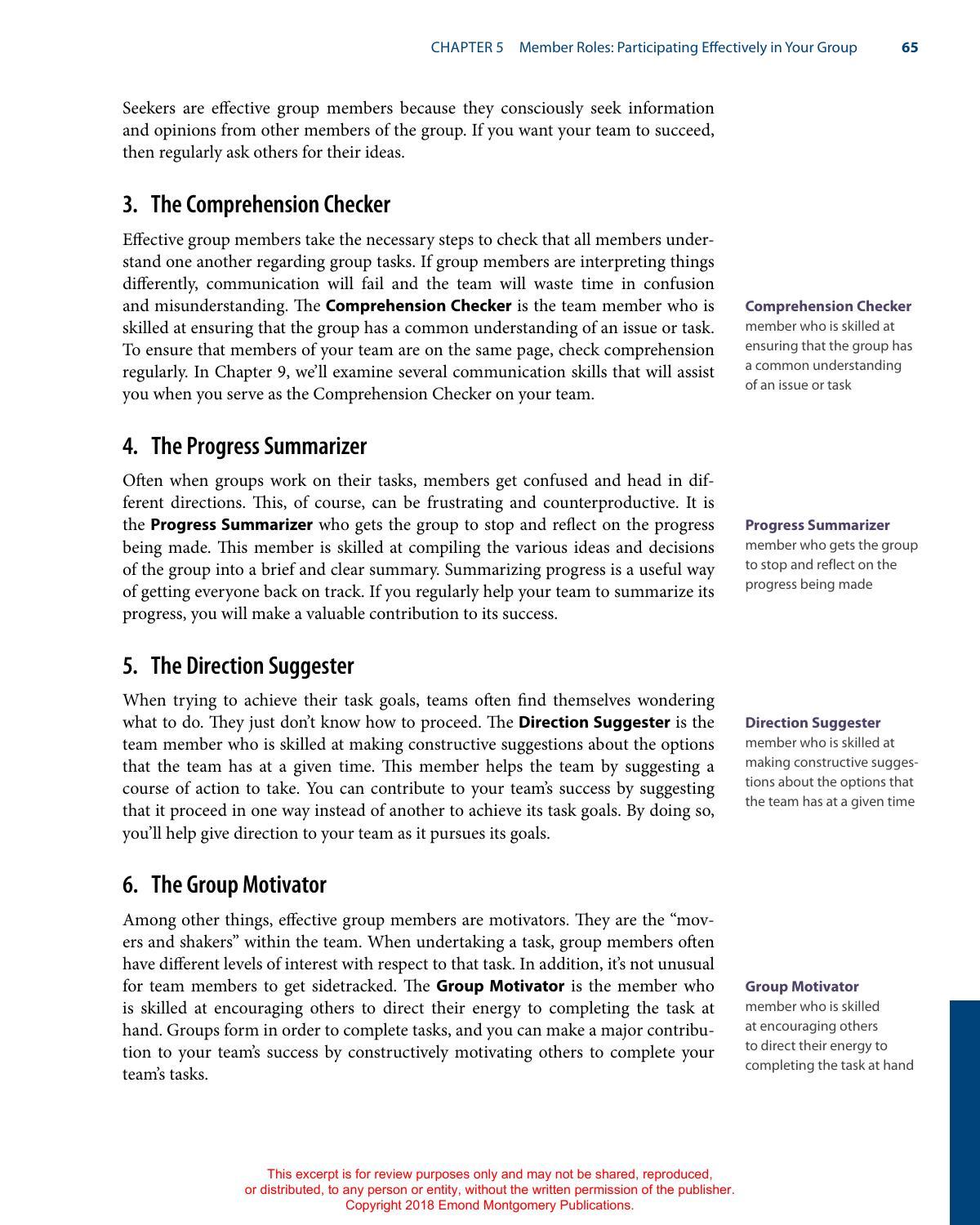<span id="page-5-0"></span>When members of your team regularly fulfill all six task roles described in this section and outlined in Table 5.1, your team will be well on its way to success. As an individual, you may feel more comfortable in some roles than in others. This experience is quite common. To become a better team player, however, you should regularly do all of the following: share your ideas, seek the opinions of others, check comprehension, summarize progress, suggest directions, and motivate teammates.

| <b>The Role</b>              | <b>The Skill</b>                              |  |
|------------------------------|-----------------------------------------------|--|
| Idea Sharer                  | Offering own point of view to teammates       |  |
| Idea Seeker                  | Asking teammates for their views              |  |
| <b>Comprehension Checker</b> | Ensuring that everyone understands an issue   |  |
| Progress Summarizer          | Giving summaries of team accomplishments      |  |
| Direction Suggester          | Offering ideas on how the team should proceed |  |
| <b>Group Motivator</b>       | Encouraging teammates to finish team tasks    |  |

**TABLE 5.1** Six Helpful Task Roles: Getting the Job Done

## Six Helpful Social Roles

Just as there are six roles that help a group accomplish its task goals, so too are there six roles that help a team to achieve its social goals. The social skills that define each of these social roles include encouraging others to participate, supporting them when they do, facilitating communication, observing the group's emotional climate, relieving stress in the group, and mediating conflict when it arises. We'll now examine the six social roles that help a group reach its social goals. Once again, we've used memory-friendly names to label each role.

### **1. The Participation Encourager**

Effective group members encourage others to participate in group discussions and activities. The **Participation Encourager** is the team member who is skilled at encouraging all members of the group to contribute to the group's effort. Frequently, more assertive members of a group take the lead and make decisions for the group. When this happens, less assertive members may feel left out or ignored, and the team's sense of cohesion will suffer. If you encourage all members to participate in a discussion, you will be a powerful influence in your group. Others will understand that you value their opinions and that they have a part to play within your group.

## **2. The Participant Supporter**

The best team players support those who make contributions to the team's life. The **Participant Supporter** is the team member who is skilled at showing support for others when they make a contribution to the work of the team. A little praise,

#### This excerpt is for review purposes only and may not be shared, reproduced, or distributed, to any person or entity, without the written permission of the publisher. Copyright 2018 Emond Montgomery Publications.

#### **Participation Encourager**

member who is skilled at encouraging all members of the group to contribute to the group's effort

#### **Participant Supporter**

member who is skilled at showing support for others when they make a contribution to the work of the team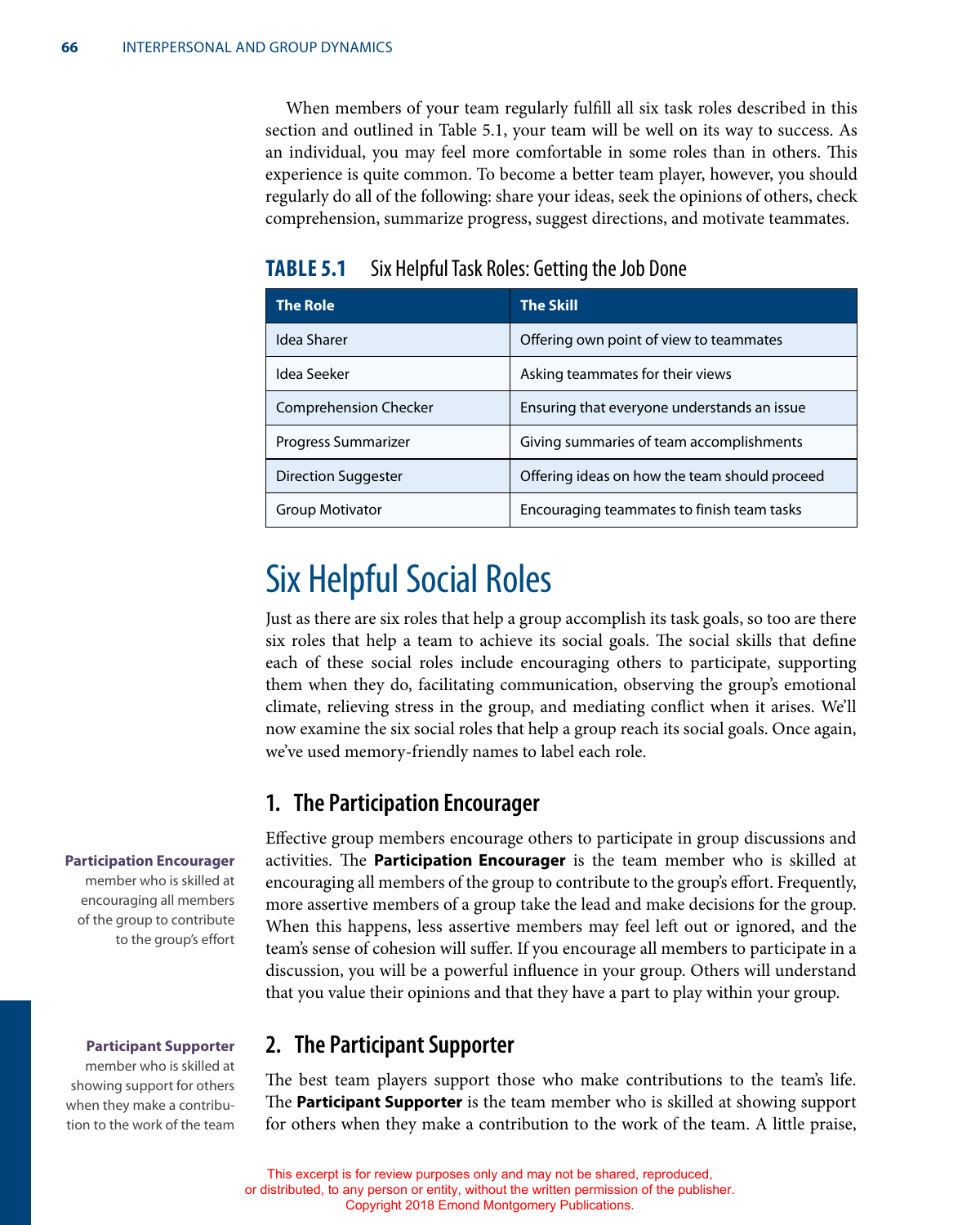<span id="page-6-0"></span>for example, can go a long way in motivating members to share their ideas and opinions. It enhances self-esteem, strengthens the sense of belonging, and adds to the team's cohesiveness. By supporting others when they share their thoughts, you contribute to the achievement of your team's social goals.

### **3. The Communication Facilitator**

Effective group members facilitate the communication of feelings within the team. Earlier, we saw that the Comprehension Checker works to ensure that members understand their jobs. In that case, communication skills are directed at task accomplishment. Here, we see communication skills being directed toward the group's social dimension. The **Communication Facilitator** is the member who uses communication skills to build good relationships among members of the team. Communication Facilitators focus on the emotions and mood of the group in order to foster positive feelings among members. In so doing, they promote their team's social goals. You will contribute to a positive team spirit in your group when you facilitate the communication of feelings.

#### **4. The Process Observer**

Effective group members regularly observe the dynamics within their group with a view to strengthening relationships among members. The **Process Observer** is the team member who is skilled at noting the emotional interactions among members as the group goes about its work. When hostility is observed, for example, this member can help to defuse a potentially harmful situation. When good vibes are observed, the Process Observer will reinforce them with appropriate words and actions. By being attentive to your team's emotional dynamics, you can be a strong influence in the creation of a supportive, trusting environment.

### **5. The Stress Reliever**

Excellent team players have, among other things, a calming effect on their teams. It's inevitable that people working together will experience stress and tension. Team success or failure depends, to a large degree, on the team's ability to manage this stress effectively. The **Stress Reliever** is the team member who is skilled at taking steps to reduce the emotional tensions that groups inevitably experience. A reminder to lighten up, an appropriate joke, or a call for a time-out are often enough to relieve stress. When your team gets stressed, you will make a valuable contribution to team spirit by being a Stress Reliever.

## **6. The Conflict Mediator**

Effective group members are ready and willing to help manage interpersonal conflict in constructive ways. The **Conflict Mediator** is the group member who is skilled at using the best conflict management strategies to assist members in dealing with the inevitable conflicts that arise among members of a group. The Conflict Mediator may, for example, use tactful private conversations with individuals **Communication Facilitator**

member who uses communication skills to build good relationships among members of the team

**Process Observer** member who is skilled at noting the emotional interactions among members as the group goes about its work

#### **Stress Reliever**

member who is skilled at taking steps to reduce the emotional tensions that groups inevitably experience

#### **Conflict Mediator**

member who is skilled at using the best conflict management strategies to assist members in dealing with inevitable conflicts that arise between and among members of a group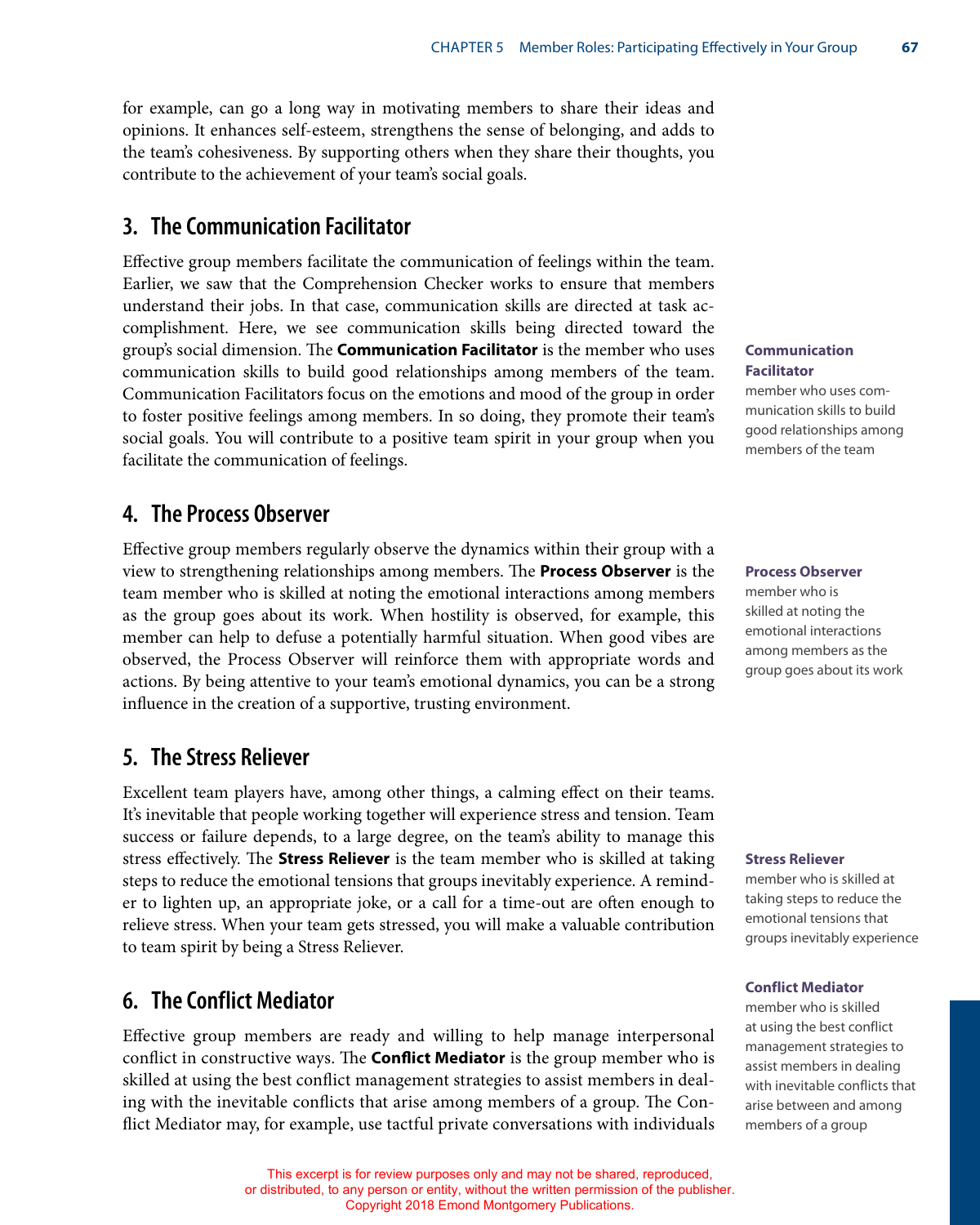<span id="page-7-0"></span>to deal with interpersonal conflicts. Or, this member may employ confrontation strategies with the whole group present to achieve a healthy resolution of a dispute. One of the most important things that you can do for your group is help mediate conflict when it arises. Conflict resolution is the subject of Chapter 10. There, among other things, we'll describe both peer and professional mediation strategies in detail.

*"Good teams become great ones when the members trust each other enough to surrender the me for the we."*  —Phil Jackson, former basketball coach and player

Each of the six roles described above and outlined in Table 5.2 promotes a positive emotional environment within a team. As with task roles, you may feel more comfortable playing one role than another. However, good team players are ready and willing to use all the skills associated with the six social roles whenever needed. Always encourage others to participate, support them when they do, facilitate the communication of feelings, consciously observe the dynamics of your group, contribute to stress relief, and assist in mediating conflicts.

## Six Harmful Group Member Roles

Successful teams have members who fulfill their task roles and their social roles by skillfully using the six task skills and the six social skills that we described above. Unfortunately, in many groups this is not the case. All too often, group members engage in counterproductive behaviours that result in poor group performance and strained relationships. These counterproductive actions are harmful because they prevent a group from functioning effectively. A number of harmful group member roles have been identified. Let's take a look at six that occur fairly frequently.<sup>2</sup>

| <b>The Role</b>                  | <b>The Skill</b>                               |
|----------------------------------|------------------------------------------------|
| <b>Participation Encourager</b>  | Inviting teammates to be socially involved     |
| Participant Supporter            | Showing appreciation for the efforts of others |
| <b>Communication Facilitator</b> | Encouraging teammates to share their feelings  |
| <b>Process Observer</b>          | Noting the social interactions among teammates |
| <b>Stress Reliever</b>           | Taking steps to reduce emotional tension       |
| <b>Conflict Mediator</b>         | Using conflict management strategies           |

#### **TABLE 5.2** Six Helpful Social Roles: Building the Team

<sup>2</sup> As noted in footnote 1, Benne and Sheats identified eight dysfunctional roles. We discuss six harmful roles, using popular labels for each.

This excerpt is for review purposes only and may not be shared, reproduced, or distributed, to any person or entity, without the written permission of the publisher. Copyright 2018 Emond Montgomery Publications.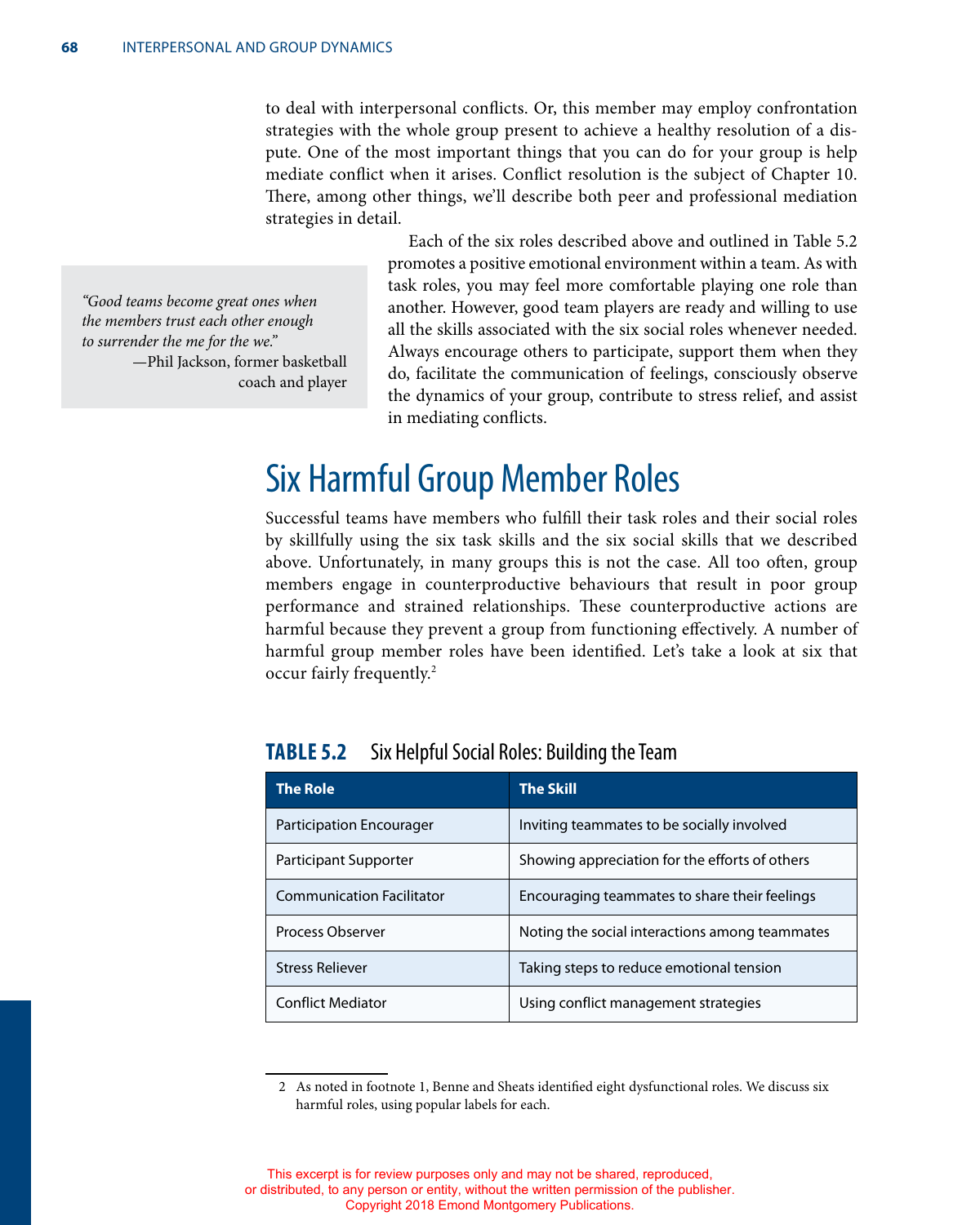### <span id="page-8-0"></span>**1. The Free Rider**

**Free Riders** don't contribute to the group's effort but expect to benefit from the group's work. They take a "free ride" on the work of others in the group. In school, for example, Free Riders will not do their share of the group project, but they will expect to get the same grade as everyone else on the project team. This is unfair, of course, and often leads to hard feelings, which affect the team's cohesiveness. If Free Riders succeed, other members will be less likely to work hard on the group's next project. Consequently, group productivity declines. Effective team members carry their fair share of the load and avoid free riding. Free Riders may try to take a free ride on the work of others because of laziness, lack of commitment, overwork in other areas of life, or personal problems.

Healthy teams reduce the chances of free riding by establishing rules of conduct for the group, by stating clearly the penalties for violating those rules, and by enforcing the rules within the team. These expectations and penalties are often included in the team's written record, although they don't have to be. The key to preventing free riding lies in thorough and early discussion of the subject among all members of the group.

### **2. The Dominator**

**Dominators** are at the opposite end of the contribution scale from the Free Rider. They take on excessive amounts of work, denying other members the opportunity to make their own contributions. Dominators often assume authority and make decisions independently. They may behave this way out of a need to control others or to prove themselves in the group. Unfortunately, they may offend others, who feel they are not respected for what they can and want to do on the team. In contrast to other members, Free Riders are happy to have a Dominator in the group.

#### **3. The Rescuer**

**Rescuers** are similar to Dominators in that they do an excessive amount of work, offer solutions prematurely, and make decisions independently. They do this particularly when the group is experiencing difficulties. They want to rescue the group from perceived disaster. The Rescuer is different from the Dominator in that the Rescuer is genuinely interested in the group. The Rescuer wants the team to be successful and tries to rescue the team out of concern for it. In other words, the Rescuer's motivation is not self-interest but group interest. Rescuers may, however, believe that they are more competent than others and that it is up to them to save the team. Again, such behaviour can damage team cohesiveness and, ultimately, be counterproductive.

Rescuers, like Dominators, must be confronted. While they have the group's best interests at heart, their actions are not consistent with healthy group dynamics. The energy of the Rescuer needs to be directed toward cooperative solutions to problems that the group faces. If the group is experiencing difficulties, everyone on the team needs to be involved in solving the problems. The group can't leave it

#### **Free Rider**

member who does not contribute to the group's effort but expects to benefit from the group's work

#### **Dominator**

member who takes on excessive amounts of work to satisfy personal needs, denying other members the opportunity to make their own contributions

#### **Rescuer**

member who does an excessive amount of work, offers solutions prematurely, and makes decisions independently in order to save the group from failure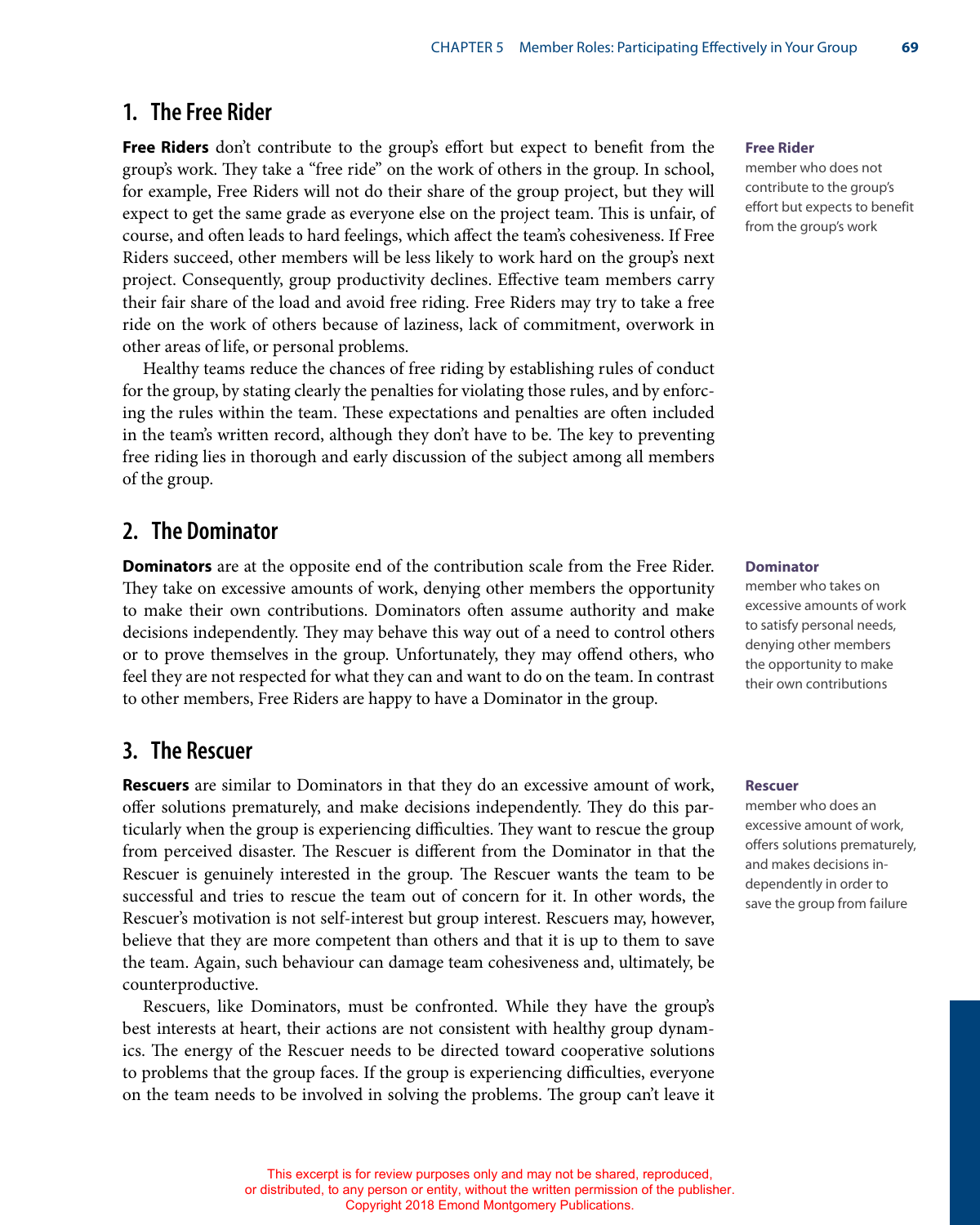to just one person to save the day. Once again, effective teams reduce or eliminate the need for Rescuers by ensuring that group norms (rules) foster accountability, cooperation, and mutual respect.

#### **4. The Distracter**

#### **Distracter**

<span id="page-9-0"></span>member who takes the group away from its task using a variety of techniques such as excessive talking about unrelated topics

#### **Cynic**

member who is pessimistic and does not trust others, individually or in groups

#### **Aggressor**

member who intimidates other group members, makes negative judgments about them, and seeks unhealthy confrontation **Distracters** take the group away from its task using a variety of techniques. For example, the Distracter may talk excessively, especially on irrelevant topics (the talker), or may use humour to distract, incessantly cracking jokes (the clown). While an appropriate use of humour can be beneficial in helping to relieve stress in a group, it can also be harmful when used excessively and for other purposes. The Distracter may be trying to satisfy personal needs, or may have a need for attention, but their attempts to fulfill those needs diminish the team's effectiveness.

Healthy groups confront Distracters to ensure that the group gets its work done efficiently. As with other problem behaviours, the solution lies in group members discussing their expectations, agreeing on what behaviours are acceptable, and insisting on adherence to established norms. In order for a team to succeed, the Distracter has to give up the penchant for attention just as others have to give up things that they would like to do. Group success almost always requires some individual self-sacrifice.

## **5. The Cynic**

**Cynics** may not trust others, individually or in groups. They may believe that the group's plans won't work, that some members of the group will not carry their weight, or that group work in general is a waste of time. For the Cynic, nothing holds promise of success. Full of pessimism, Cynics regularly project their negativity onto new experiences, including those of the group. This negativity can affect other members and lead to the general view that the team's efforts are not worth it. Cynicism is detrimental, both to a team's task accomplishment and to its social development.

Because the Cynic's pessimism may derive from negative life experiences that have impacted their outlook on life, it may be particularly difficult to alter the Cynic's behaviour. With other dysfunctional behaviours, one can confront, establish rules and penalties for, and attempt to alter counterproductive behaviour through rewards and punishments. With the Cynic, these strategies may be less effective. Nevertheless, they should be employed with the hope of positive change. In addition, group members should counter the negativity of the Cynic with optimistic attitudes and actions. Just as pessimism can be infectious, so too can optimism. It is the positive attitudes of the members of the team and the larger group that will help to counterbalance the negativity of the Cynic.

## **6. The Aggressor**

**Aggressors** intimidate other group members, make negative judgments about them, and seek unhealthy confrontation. In some cases, the Aggressor may have a real or imagined grievance against other members of the group and behave aggressively as

This excerpt is for review purposes only and may not be shared, reproduced, or distributed, to any person or entity, without the written permission of the publisher. Copyright 2018 Emond Montgomery Publications.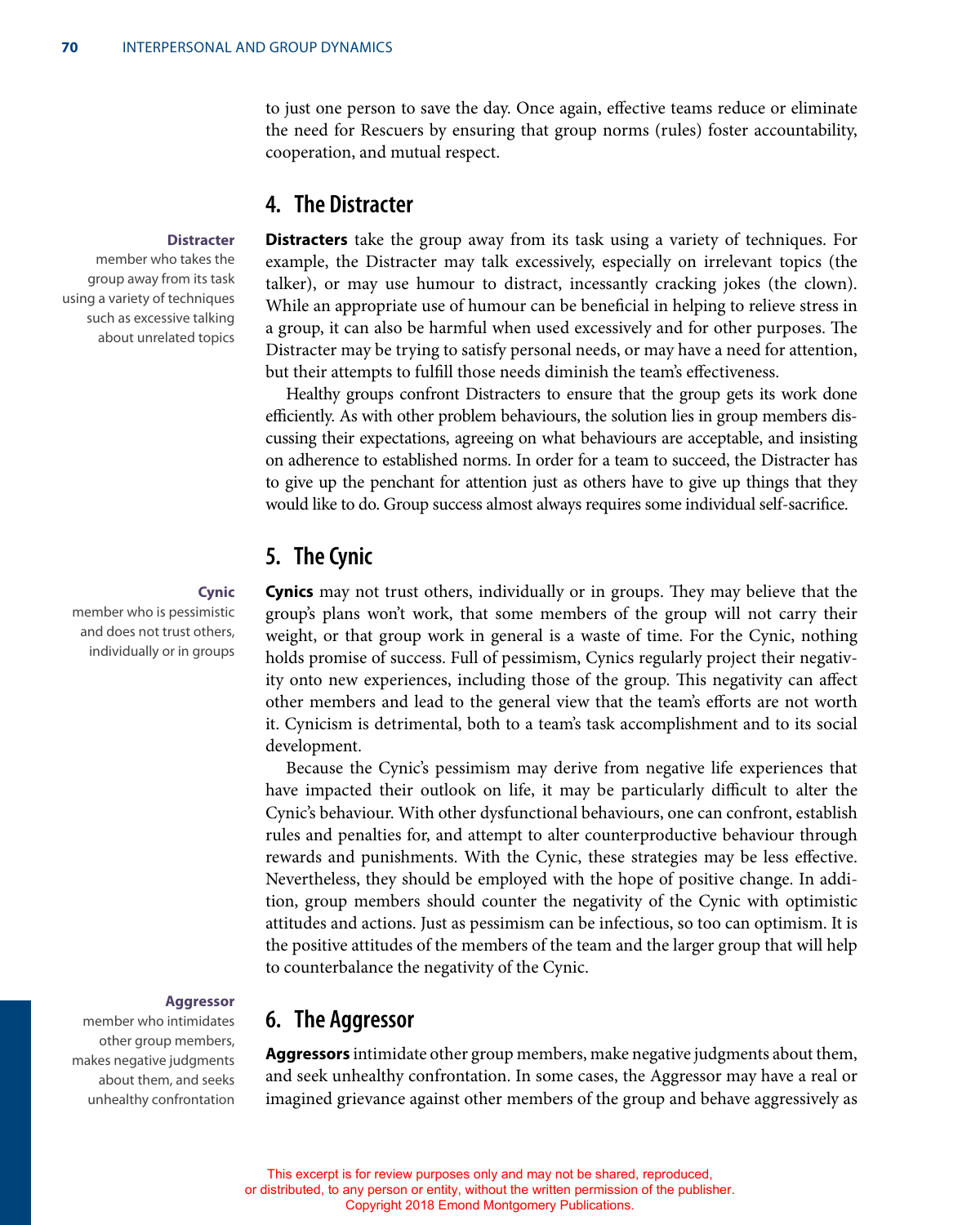a result. In other instances, the anger this member feels for people outside the group may be directed toward group members. Aggressors run the range from the more subtle passive-aggressive type to the less subtle active-aggressive type. Regardless of the degree of aggression and the reason for it, the intimidation experienced by group members will reduce productivity and overall cohesion. Members may bond in a united defence against the Aggressor, but such cohesiveness is based on an unhealthy social situation that needs to be corrected.

The Aggressor is probably the most difficult person to deal with in group life. If one appears in your group, this member may have to be removed. Very few of us will tolerate this type of presence. If the member doesn't leave, it is very likely the group will not be able to function. The passive-aggressive approach from this type of member is more common in groups. With this type of aggression, constructive confrontation is in order. In Chapter 10, we will examine strategies, such as confrontation, that will help you deal with members who try to intimidate others. It's unfortunate, but the reality is that there are difficult people in small groups just as there are such people in virtually all other areas of our lives. Fortunately, there are some helpful strategies available for dealing with difficult people.

In the previous section, we described six harmful roles that some people play within small groups (also outlined below in Table 5.3). The roles of the Free Rider, the Dominator, the Rescuer, the Distracter, the Cynic, and the Aggressor are, obviously, roles that team players avoid. In contrast, effective team members use the six task skills and the six social skills described earlier to contribute to the success of their groups. Team players avoid the harmful roles and cooperate with others to eliminate the dysfunctional behaviours associated with those roles. Eliminating dysfunctional behaviour is one of the most challenging aspects of working with people in groups. Since group work is essential in our world, we need to learn how to function effectively within groups.

*"Every individual matters. Every individual has a role to play. Every individual makes a difference."*  —Jane Goodall, researcher and primatologist

| <b>The Role</b>   | <b>The Action</b>                                   |
|-------------------|-----------------------------------------------------|
| Free Rider        | Contributes little but wants team benefits          |
| Dominator         | Takes over to satisfy personal needs                |
| Rescuer           | Takes over to save the team from perceived disaster |
| <b>Distracter</b> | Does things that get the team off-track             |
| Cynic             | Makes negative comments that discourage others      |
| Aggressor         | Acts aggressively toward teammates                  |

#### **TABLE 5.3** Six Harmful Group Member Roles: Harming Team Performance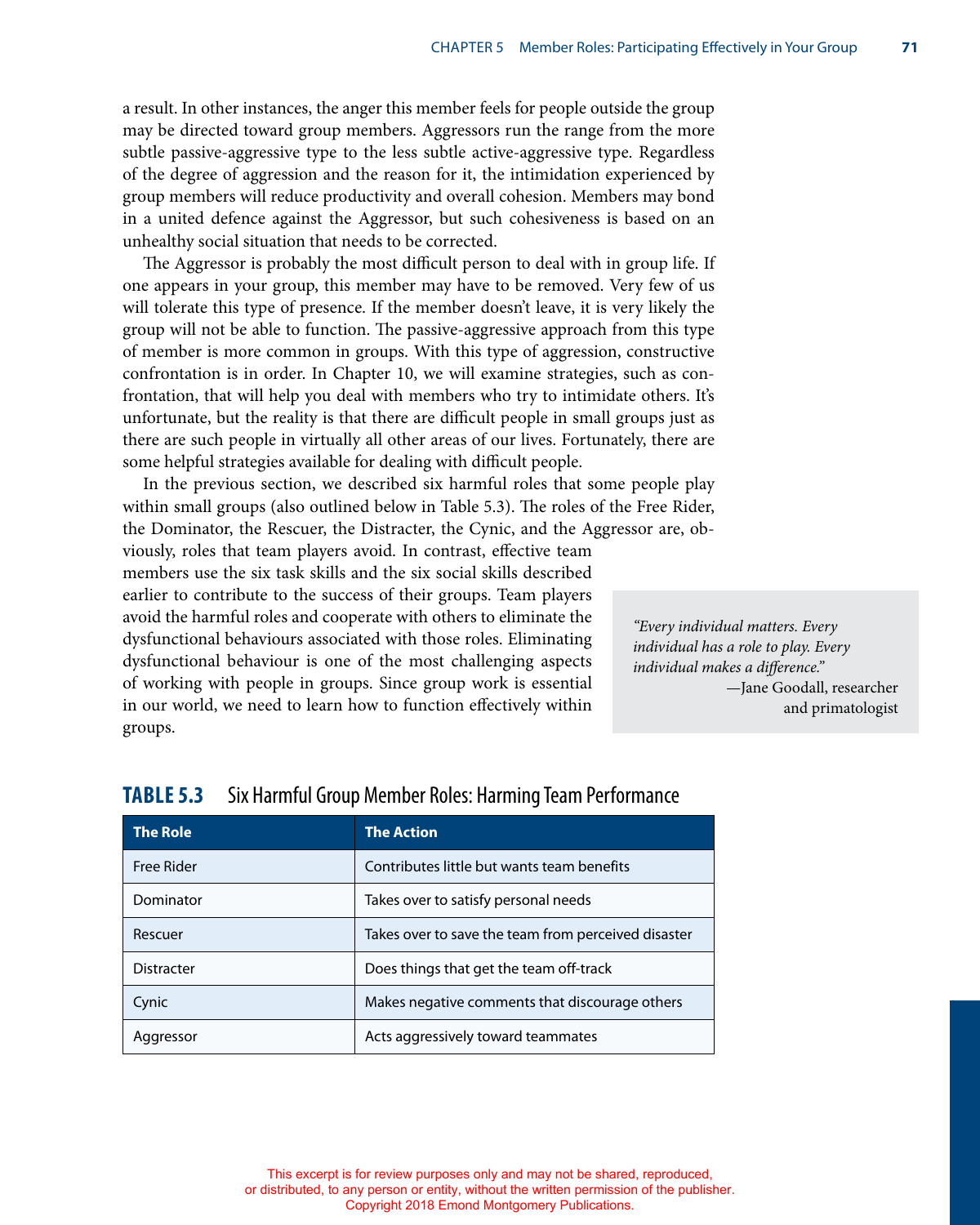## <span id="page-11-0"></span>**CHAPTER SUMMARY**

We opened this chapter by noting the importance of goals and roles within society. In order to achieve its goals, society expects its members to fulfill their respective roles. We also saw that small groups succeed at achieving their task goals and social goals when members fulfill their respective roles. Within both societies and small groups, people can fulfill their roles effectively or not. We noted that there are both helpful and harmful roles within society and within small groups.

Next, we described the six helpful roles that contribute to the achievement of a group's task goals. These roles are those of the Idea Sharer, the Idea Seeker, the Comprehension Checker, the Progress Summarizer, the Direction Suggester, and the Group Motivator. With respect to the achievement of social goals, we described the roles of the Participation Encourager, the Participant Supporter, the Communication Facilitator, the Process Observer, the Stress Reliever, and the Conflict Mediator. We emphasized the fact that excellent team players are ready to use all the skills associated with these roles as circumstances require.

Finally, we described six harmful roles that can cause groups to be less productive and less cohesive. The roles of the Free Rider, the Dominator, the Rescuer, the Distracter, the Cynic, and the Aggressor are to be avoided. In each case, we offered some preliminary thoughts on how group members can deal with these dysfunctional behaviours when they occur. One way to deal with and address dysfunctional behaviours is to be an effective leader. In the next chapter, we will examine what it takes to be a good leader.

## **KEY TERMS**

- [Aggressor, 70](#page-9-0) [Communication Facilitator, 67](#page-6-0) [Comprehension Checker, 65](#page-4-0) [Conflict Mediator, 67](#page-6-0) [Cynic, 70](#page-9-0) [Direction Suggester, 65](#page-4-0) [Distracter, 70](#page-9-0) [Dominator, 69](#page-8-0) [Free Rider, 69](#page-8-0)
- [Group Motivator, 65](#page-4-0) [Idea Seeker, 64](#page-3-0) [Idea Sharer, 64](#page-3-0) [Participant Supporter, 66](#page-5-0) [Participation Encourager, 66](#page-5-0) [Process Observer, 67](#page-6-0) [Progress Summarizer, 65](#page-4-0) [Rescuer, 69](#page-8-0)
- [role, 63](#page-2-0) [social goal, 63](#page-2-0) [social roles, 64](#page-3-0) [social skills, 64](#page-3-0) [Stress Reliever, 67](#page-6-0) [task goal, 63](#page-2-0) [task roles, 64](#page-3-0) [task skills, 64](#page-3-0)

## **MASTERING THE MATERIAL**

Now that you have read the chapter, use the following guides to ensure that you have mastered the material.

## **Chapter Questions**

- **1.** Define "goal" and "role."
- **2.** Name and define the two basic goals of every group.

**a.** The first basic goal is \_\_\_\_\_\_\_\_\_\_\_\_\_\_\_\_. Definition:

**b.** The second basic goal is \_\_\_\_\_\_\_\_\_\_\_\_\_\_\_. Definition:

- **3.** The six roles that help a group get the job done are called \_\_\_\_\_\_\_\_\_\_\_\_\_\_\_ roles, and the six roles that help a group build good relationships are called \_\_\_\_\_\_\_\_\_\_\_\_\_\_\_ roles.
- **4.** List and describe the six helpful task roles.
- **5.** List and describe the six helpful social roles.
- **6.** List and describe the six harmful roles.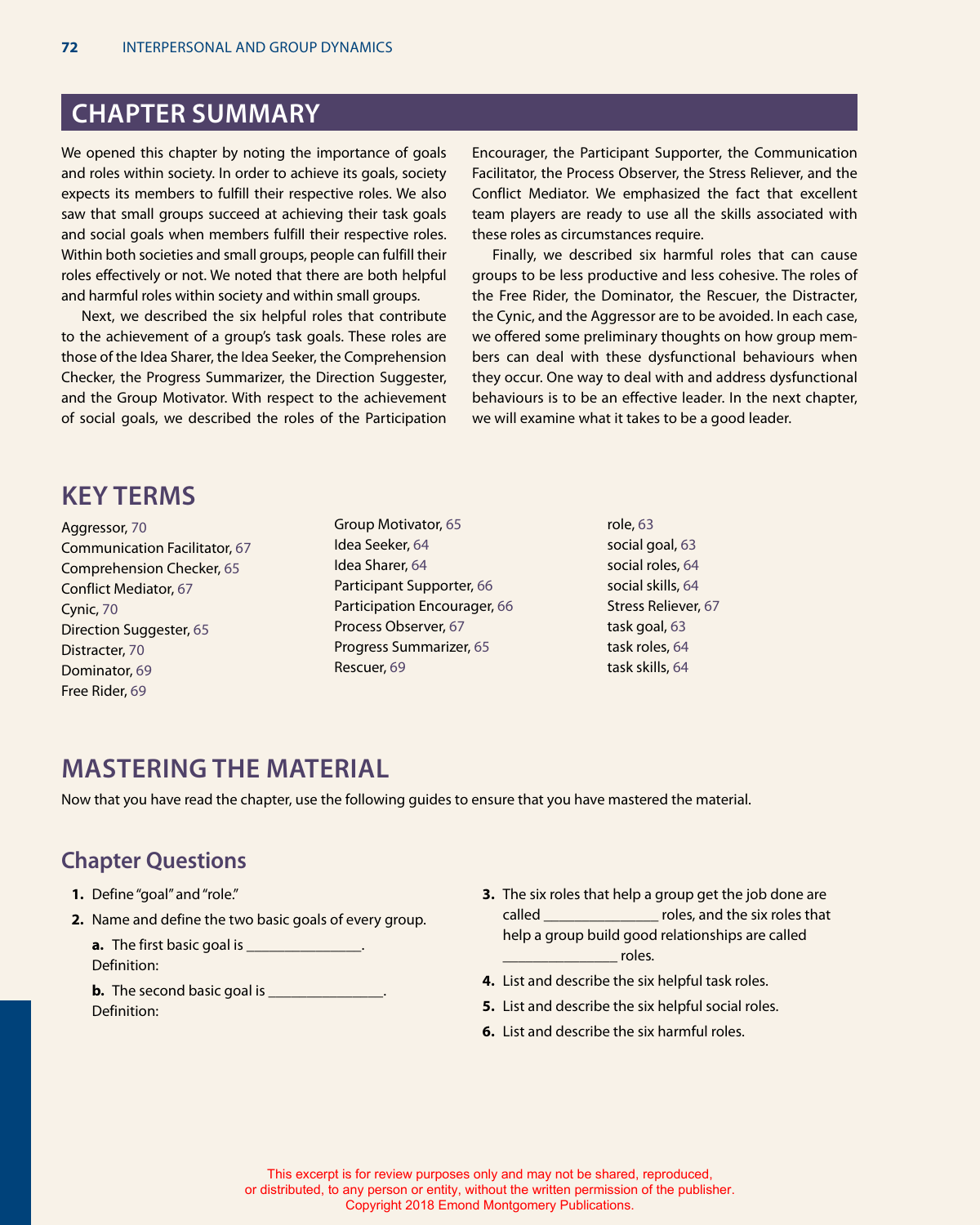## **Application Questions**

- **1.** Create a chart, diagram, or other visual tool identifying each of your team members' contributions to the team by choosing the best role (or roles) to describe them. Then, label the role as either helpful or harmful.
- **2.** Referring to the visual tool you created in Question 1, describe any harmful roles or behaviours that already exist or are starting to appear within your team. This information will assist you later in the program.

## **REFERENCES AND RECOMMENDED READINGS**

- Belbin, R.M. (2010). *Team roles at work*. (2<sup>nd</sup> Ed.). Burlington, MA: Elsevier.
- Belbin, R.M. (2010). *Management teams: Why they succeed or fail.* (3rd Ed.) Burlington, MA: Elsevier.
- Benne, K.D., & Sheats, P. (1948). "Functional roles of group members." *Journal of Social Issues, 4*(2), 41–49.
- Bormann, E.G. (1990). *Small group communication: Theory and practice.* (3rd Ed.). New York: Harper & Row.
- Gustavson, P., & Liff, S. (2014). *A team of leaders: Empowering every member to take ownership, demonstrate initiative, and deliver results.* New York: Amacom.
- Johnson, D.W., & Johnson, F.P. (2003). *Joining together: Group theory and group skills*. Boston: Allyn and Bacon.

### **Reflection Questions**

- **1.** Of all the roles, which one(s) do you tend to play? Identify at least one of each:
	- **a.** one helpful task role
	- **b.** one helpful social role
	- **c.** one harmful role
- **2.** Reflect on a time in the past when you dealt with a team member who played one or more of the harmful roles. What could you do differently this time if you started to see the same behaviours within your current school or work team?

## **USEFUL URLS**

- Benne and Sheats' Group Roles. [https://www.mindtools.](https://www.mindtools.com/pages/article/newTMM_85.htm) [com/pages/article/newTMM\\_85.htm](https://www.mindtools.com/pages/article/newTMM_85.htm)
- Free Management Library: All About Team Building. [https://](https://managementhelp.org/groups/team-building.htm) [managementhelp.org/groups/team-building.htm](https://managementhelp.org/groups/team-building.htm)
- Team Technology. [http://www.teamtechnology.co.uk./](http://www.teamtechnology.co.uk./tt/h-articl/tb-basic.htm) [tt/h-articl/tb-basic.htm](http://www.teamtechnology.co.uk./tt/h-articl/tb-basic.htm)
- The Balance: 12 Tips for Team Building in the Workplace. <https://www.thebalance.com/tips-for-team-building-1918512>